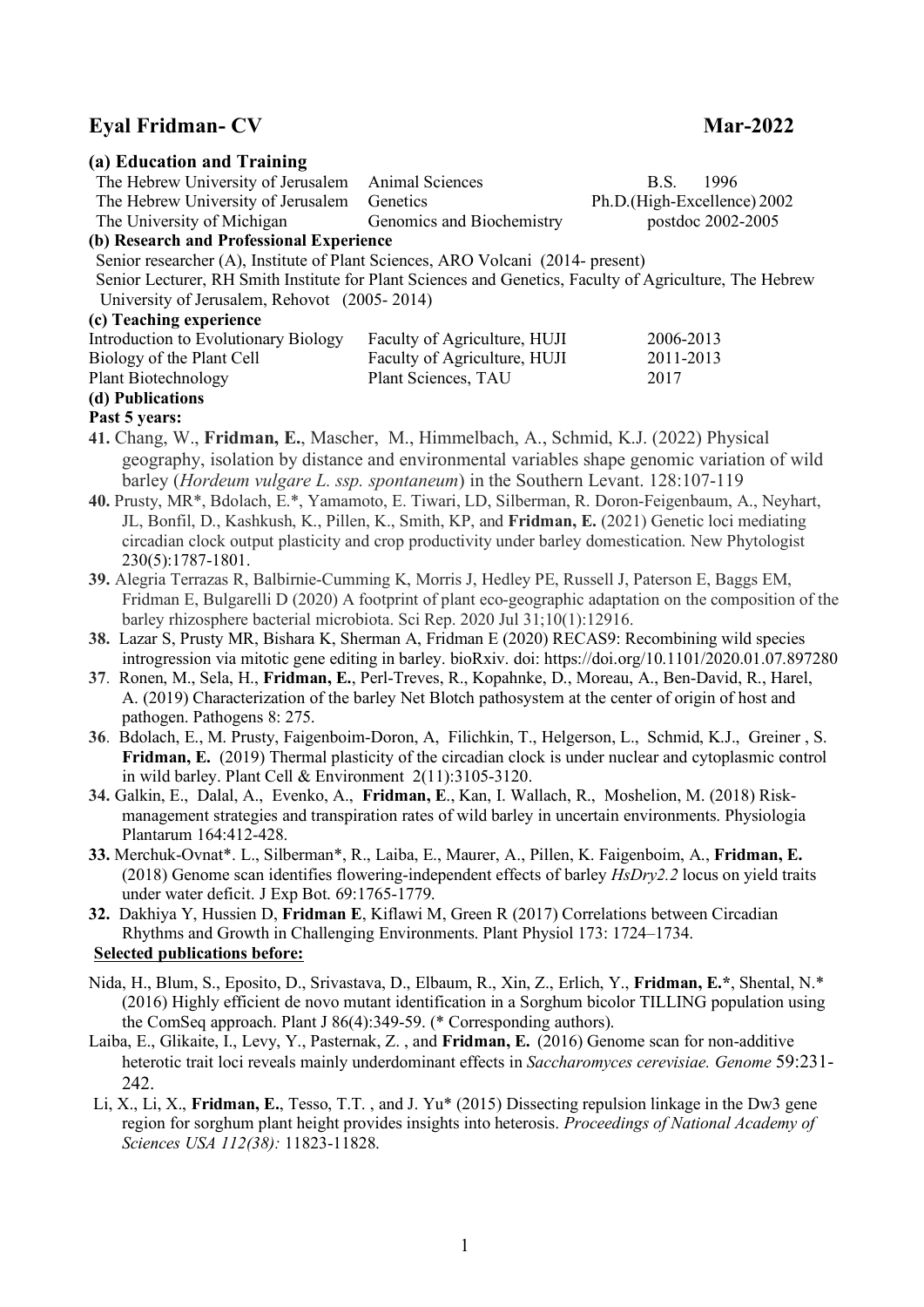- Bedada, G., Westerbergh, A., Müller, T., Galkin, E., Bdolach, E., Moshelion, M., **Fridman, E.**, Schmid, K.J. (2014) Transcriptome sequencing of two wild barley (*Hordeum spontaneum L.)* ecotypes differentially adapted to drought stress reveals ecotype-specific transcripts. BMC Genomics 19;15:995.
- Hübner, S., Bdolach, E.<sup>\*</sup>, Ein-Gedi, S., Korol, A., Schmid, K. and **Fridman, E.\***(2013) Phenotypic landscapes: phenological patterns in wild and cultivated barley. J Evol Biol 26(1):163-174.
- Ben-Israel, I.<sup>s</sup>, Nida, H., Kilian, B., and Fridman, E. \* (2012) Heterotic trait locus (HTL) mapping identifies intra-locus interactions that underlie reproductive hybrid vigor in *Sorghum bicolor*. PLoS One (DOI 10.1371/journal.pone.0038993)
- **Fridman, E.** \*(2015) Consequences of hybridization and heterozygosity on plant vigor and phenotypic stability Plant Sci 232: 35-40.
- Hübner, S., Günther, T., Flavell, A., Graner, A., **Fridman, E.**, Korol, A., and Schmid, K. (2012) Islands and streams: Clusters and gene flow in wild barley populations from the Levant. Mol Ecol 21:1115-1129.
- Yu, G., Nguyen, T.H., Guo, Y., Schauvinhold, I., Auldridge, M. , Bhuiyan, N., Ben-Israel, I., Iijima, Y., **Fridman, E.,** Noel, J.P. , Pichersky, E. (2010) Enzymatic functions of wild tomato *Solanum habrochaites glabratum* methylketone synthases 1 and 2. Plant Phys 154:67-77.
- Hübner, S.., Höffken, M., Oren, E., Haseneyer, G., Stein, N., Graner, A., Schmid, K. , and **Fridman, E.** \* (2009) Strong correlation of wild barley (*Hordeum spontaneum*) population structure with temperature and precipitation variation. Mol Ecol 18:1523-1536.
- **Cover:** Ben-Israel, I., Geng, Y., Adato, A., Auldrige, M., Nguyen, T., Yu, G., Nguyen, T, Schauvinhold, I., Aharoni, A., Noel, J., Pichersky, E., and **Fridman, E.\*** (2009) Multiple biochemical and morphological factors underlie the production of methylketones in tomato trichomes. Plant Phys 151(4): 1952-1964.
- **Cover**: Koeduka, T. **\*** , **Fridman, E. \* ,** Gang, D.R. \* , Vassão, D.G., Jackson, B.L.<sup>S</sup> , Kish, C.M., Orlova, I., , Spassova, S.M., Lewis, N.G. , Noel, J.P. , Baiga, T.J. C , Dudareva, N. , Pichersky, E. (2006) Eugenol and isoeugenol, characteristic aromatic constituents of spices, are biosynthesized via reduction of a coniferyl alcohol ester. Proc Natl Acad Sci USA 103: 10128-10133.
- **Fridman, E.**, Wang, J., Iijima, Y., Froehlich, J.E., Gang, D.R., Ohlrogge, J. and Pichersky, E. (2005) Metabolic, genomic and biochemical analyses of glandular trichome from the wild tomato species *Lycopersicon hirsutum* identify a key enzyme in the methylketone biosynthetic pathway. Plant Cell 17: 1252-1267.
- Iijima, Y., Wang, G., **Fridman, E.** and Pichersky, E. (2005) Analysis of the enzymatic formation of citral in the glands of sweet basil. Arch. Biochem. Biophys. 448: 141-149.
- Fridman, E.<sup>\*</sup>, Carrari, F.<sup>\*</sup>, Liu, Y.S., Fernie, A. and Zamir, D. (2004) Zooming-in on a quantitative trait for tomato yield using wild species introgression lines. Science 305: 1786-1789.
- Iijima,Y., Davidovich-Rikanati, R., **Fridman, E.**, Gang, D.R., Bar, E., Lewinsohn, E. and Pichersky, E. (2004) The biochemical and molecular basis for the divergent patterns in the biosynthesis of terpenes and phenylpropenes in the peltate glands of three cultivars of basil (*Ocimum basilicum*) . Plant Phys. 136: 3724-3736.
- **Fridman, E.** and Zamir, D. (2003) Functional divergence of a syntenic invertase gene family in tomato, potato and *Arabidopsis*. Plant Phys. 131: 603-609.
- **Fridman, E.**, Liu, Y.S., Carmel-Goren, L., Gur, A., Shoresh, M., Pleban, T., Eshed, Y. and Zamir, D.(2002) Two tightly linked QTLs modify tomato sugar content via distinct physiological pathways. Mol. Genet. Genomics 266: 821-826.

**Fridman, E.**, Pleban, T. and Zamir, D. (2000) A recombination hotspot delimits a wild species QTL for tomato sugar content to 484-bp within an invertase gene. Proc Natl Acad Sci USA 97: 4718-4723.

## **(d) Patents**

- Zamir, D., Pleban, T., and **Fridman, E.** (2000) Cultivated tomato plant having increased brix value and methods of producing the same. Patent application in the US No.09/477,380.
- Pichersky, E., **Fridman, E.**, Yu, G., Nguyen, T.T.H., Noel, J.P., Ben-Israel, I., (2010) Methylketone Synthase , Production of Methylketones in Plants and Bacteria. Patent application in the US (US 20110289632 A1).

**(e) Selected awarded grants**

| Year | Agency | ′ears | Role*                    | Title (short)            | Total (USDS) |
|------|--------|-------|--------------------------|--------------------------|--------------|
| 2006 | ISF    |       | $\mathbf{D}^{\intercal}$ | Phenypropene in plants   | 330.000      |
| 2006 | BARD   |       | DI                       | T<br>omato methylketones | 300,000      |